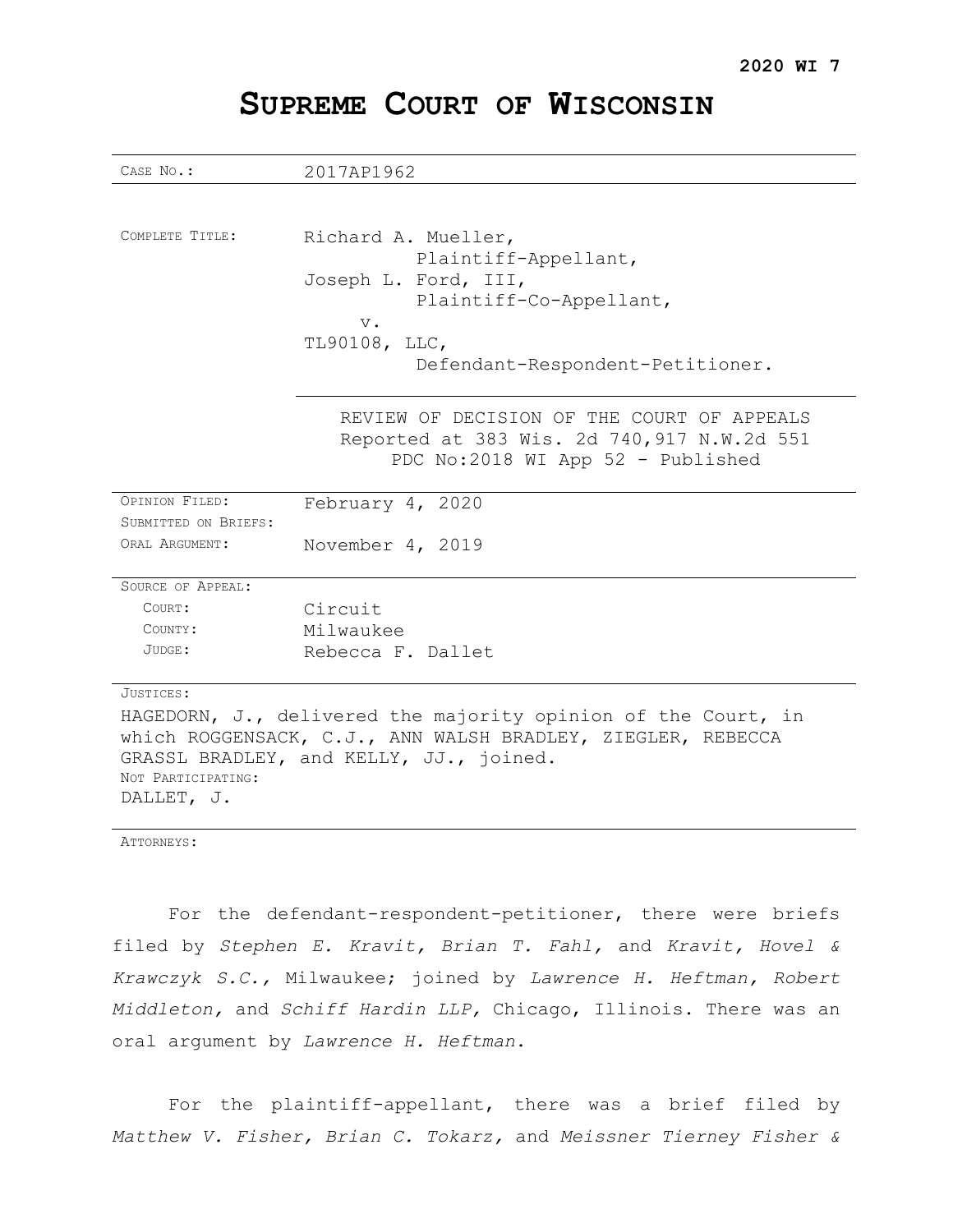*Nischols S.C.*, Milwaukee. There was an oral argument by *Matthew V. Fisher*.

For the plaintiff-co-appellant, there was a brief filed by *Joseph L. Ford,* Boca Raton, Florida. There was an oral argument by *Joseph L. Ford*.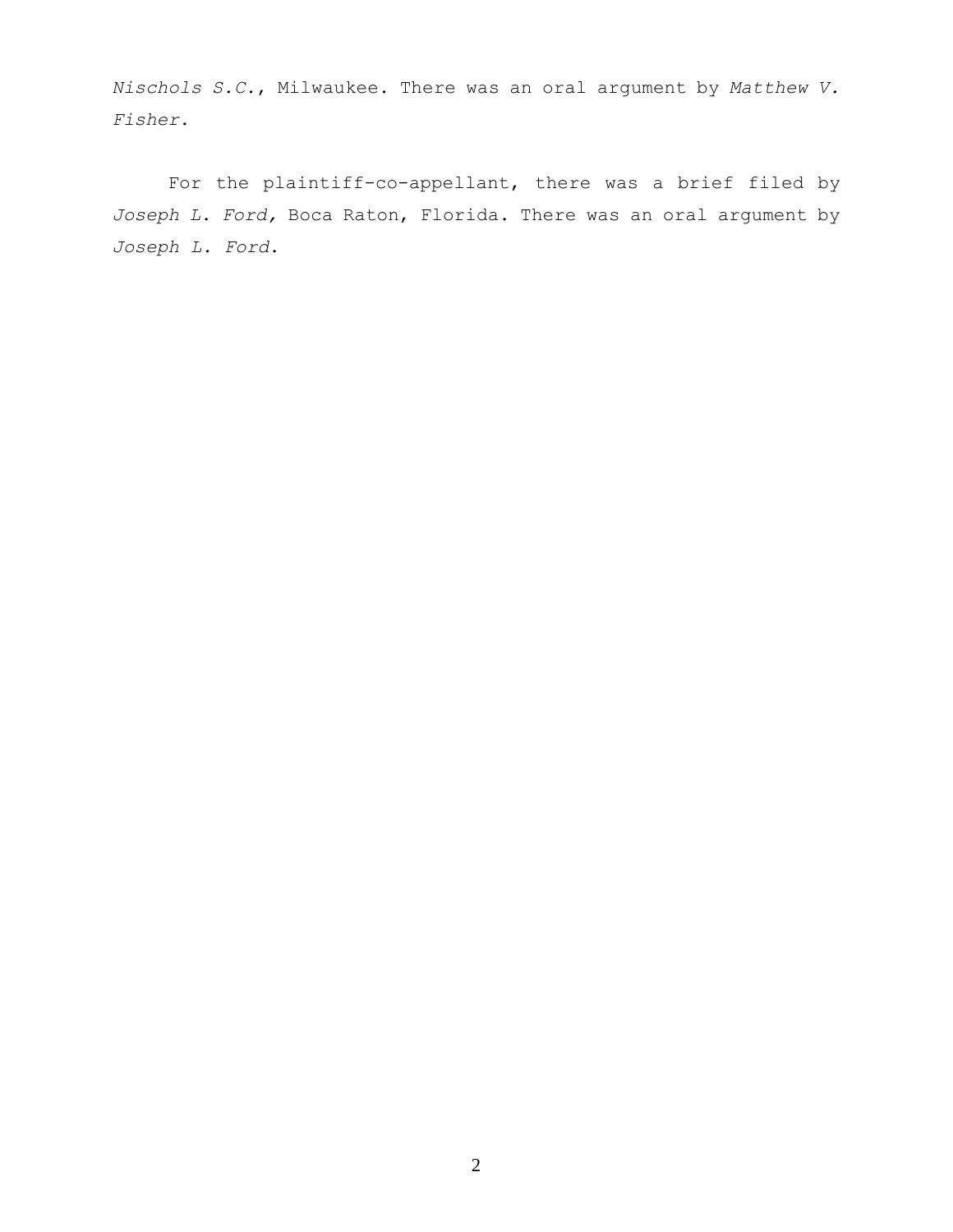# **2020 WI 7**

NOTICE

**This opinion is subject to further editing and modification. The final version will appear in the bound volume of the official reports.** 

No. 2017AP1962

(L.C. No. 2017CV867)

STATE OF WISCONSIN  $\cdot$  : IN SUPREME COURT

**Richard A. Mueller,**

 **Plaintiff-Appellant,**

**Joseph L. Ford, III,**

 **Plaintiff-Co-Appellant,**

# **FILED**

 **v.**

**TL90108, LLC,**

 **Defendant-Respondent-Petitioner.**

HAGEDORN, J., delivered the majority opinion of the Court, in which ROGGENSACK, C.J., ANN WALSH BRADLEY, ZIEGLER, REBECCA GRASSL BRADLEY, and KELLY, JJ., joined.

DALLET, J., did not participate.

REVIEW of a decision of the Court of Appeals. *Modified, and as modified, affirmed and cause remanded.*

¶1 BRIAN HAGEDORN, J. A late 1930s Talbot Lago is considered by some one of the most beautiful and innovative cars

**FEB 4, 2020**

Sheila T. Reiff Clerk of Supreme Court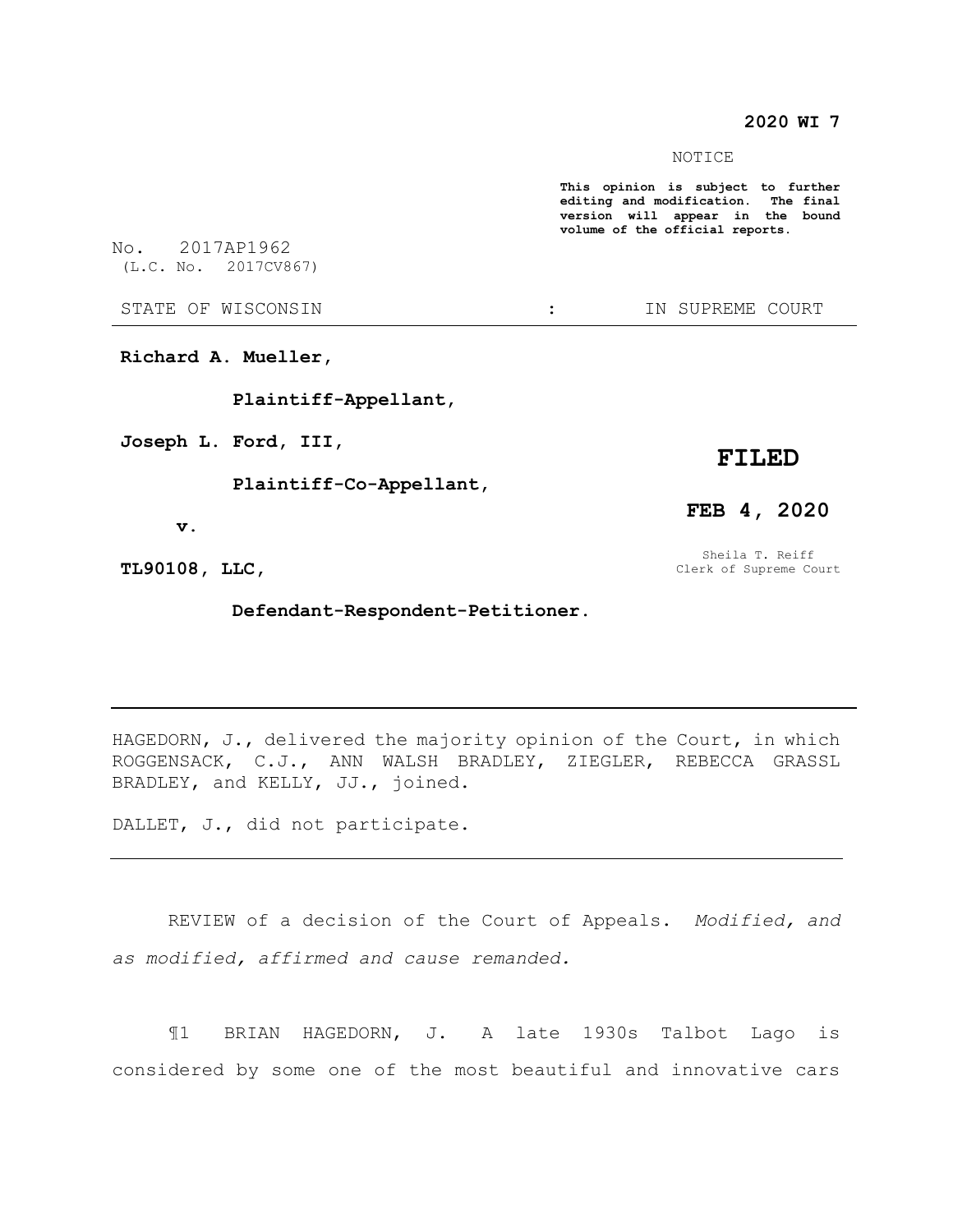in the world. This collector's gem sang such a siren song that it became the subject of an international smuggling effort at the heart of today's case. The Talbot Lago here—a 1938 model mysteriously disappeared from a Milwaukee business in 2001. It reappeared in 2015 after being purchased in Europe by TL90108, LLC (TL). When TL tried to obtain title in Illinois, it triggered a hit on a stolen vehicle report.

¶2 After hearing that the prized vehicle had turned up, Plaintiffs Richard Mueller and Joseph Ford III demanded its return from TL, claiming to be the rightful owners. When TL did not  $oblige, Mueller and Ford brought an action for replevin<sup>1</sup> seeking$ possession of the vehicle and damages. The circuit court, however, granted TL's motion to dismiss the complaint on the grounds that the claim was barred by the applicable six-year statutes of repose. Wis. Stat. §§ 893.35, 893.51(1) (2017-18).<sup>2</sup> The court of appeals reversed, holding that when Mueller and Ford demanded TL return the vehicle, this triggered a wrongful detention claim and restarted the six-year repose clock.

¶3 The core issue we address today is whether the six-year statutes of repose bar Mueller and Ford's action for replevin. More specifically, we address whether a wrongful detention claim may exist for previously converted property, and if so, when a replevin cause of action based on a subsequent wrongful detention

 $\overline{a}$ 

<sup>&</sup>lt;sup>1</sup> An additional claim was raised that we are not addressing, as explained further below.

<sup>2</sup> All subsequent references to the Wisconsin Statutes are to the 2017-18 version.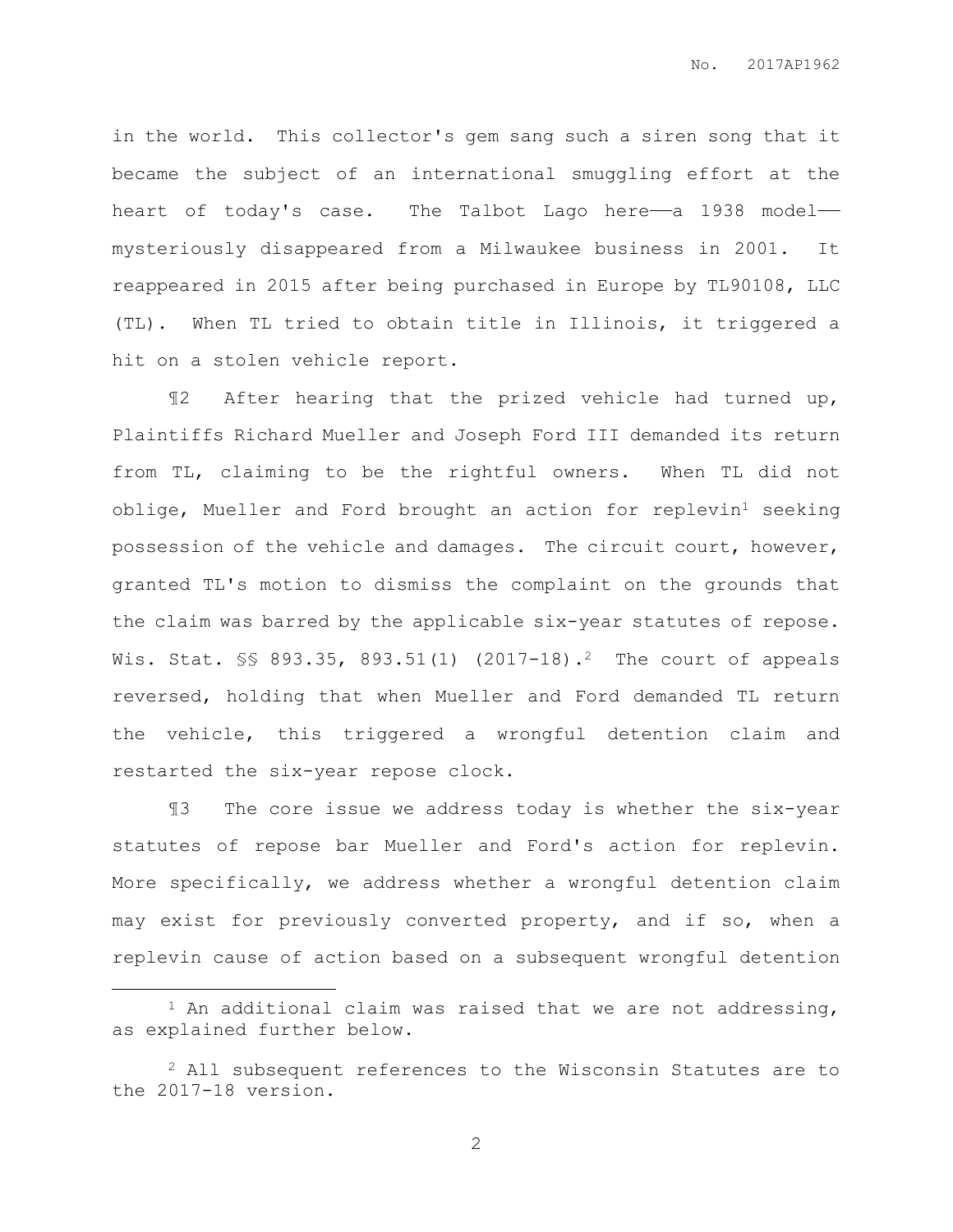accrues. We conclude that under the plain language of the statutes of repose and our cases, the true owner can maintain a replevin action for wrongful detention against a subsequent purchaser of converted property. We hold that under Wis. Stat. §§ 893.35 and 893.51(1), a cause of action for replevin based on wrongful detention under facts like those alleged here accrues when the subsequent purchaser obtains the property; no demand is necessary.

¶4 Thus, for purposes of the motion to dismiss, the replevin action based on TL's alleged wrongful detention of the vehicle accrued when TL obtained (and thereby wrongfully detained) the vehicle. TL purchased the prized vehicle sometime in 2015. Hence, Mueller and Ford's cause of action for replevin is not barred by the relevant statutes of repose.

## I. BACKGROUND

¶5 On the morning of March 4, 2001, Roy Leiske arrived at his place of business and found the front door curiously unlocked.<sup>3</sup> When he entered, he discovered that his mid-restoration 1938 Talbot Lago, then worth an estimated one million dollars, was gone. Leiske reported this to the Milwaukee Police Department, which entered a stolen vehicle report into a national database.

 $\overline{a}$ 

<sup>&</sup>lt;sup>3</sup> The facts in this section are taken from the complaint. When reviewing a motion to dismiss, "all facts alleged in the complaint, as well as all reasonable inferences from those facts, are accepted as true." Kaloti Enter., Inc. v. Kellogg Sales Co., 2005 WI 111, ¶11, 283 Wis. 2d 555, 699 N.W.2d 205 (citing Ollerman v. O'Rourke Co., 94 Wis. 2d 17, 24, 288 N.W.2d 95 (1980)).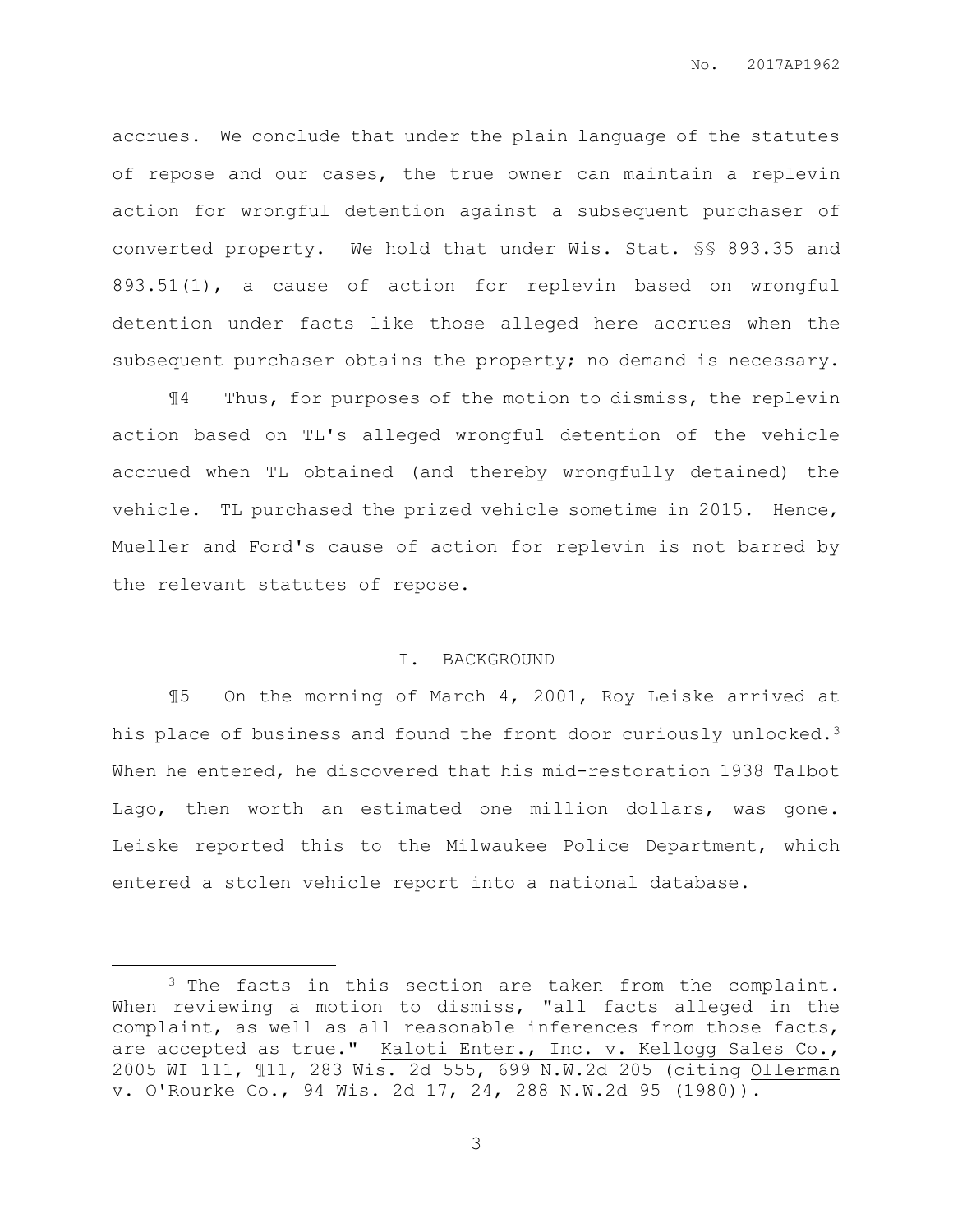¶6 In 2005, Leiske died and bequeathed the vehicle to Mueller. Mueller later sold a percentage of ownership in the missing vehicle to Ford. Both attempted—without success—to locate the vehicle.

¶7 At around the same time, in either 2005 or 2006, the vehicle was transported from the United States to Europe. In 2015, TL purchased the vehicle through an international automobile broker. TL then arranged for the vehicle to be transported to the United States, and applied for title in Illinois in 2016. The application, however, triggered a hit on the 2001 stolen vehicle report. The Milwaukee Police Department confirmed to Illinois officials the vehicle had been reported stolen, and Illinois did not issue title to TL.

¶8 Upon learning of the vehicle's reappearance, Mueller and Ford sent TL a demand to return the vehicle. When TL refused the demand, Mueller and Ford filed a two-count complaint, bringing both a replevin action to obtain possession of the vehicle and recover damages, and a declaratory judgment as to their ownership and possession of the vehicle. TL moved to dismiss Mueller and Ford's claims, arguing they were timed-barred by the applicable statutes of repose, Wis. Stat. §§ 893.35 and 893.51(1).

¶9 After entertaining multiple briefs and hearings, the circuit court granted TL's motion to dismiss on the grounds that the replevin cause of action accrued in 2001 when the vehicle was stolen; the clock did not restart when the property changed hands; and therefore, the replevin action was barred by the six-year statutes of repose in Wis. Stat. §§ 893.35 and 893.51(1). It also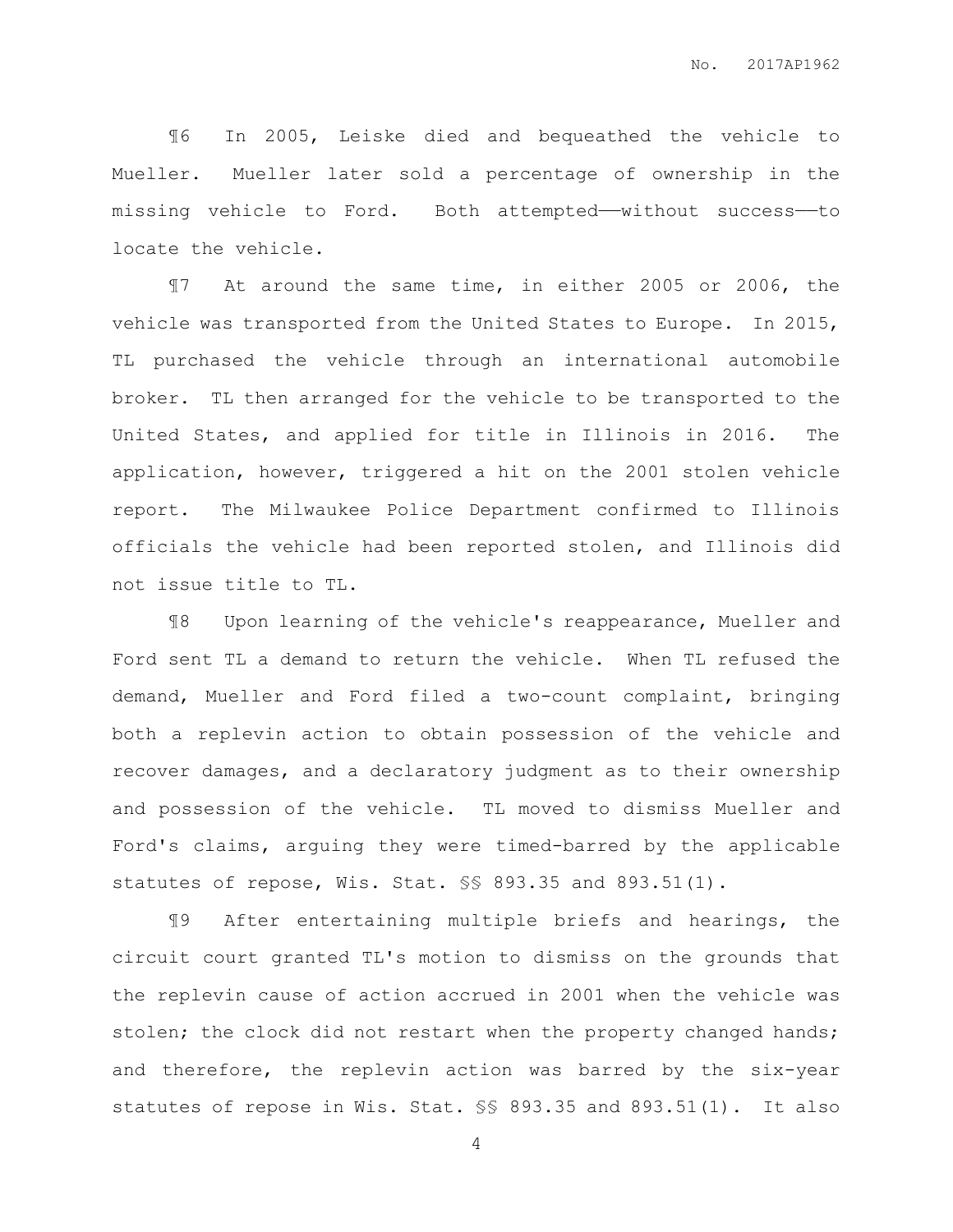dismissed the declaratory judgment action, reasoning that a cause of action for ownership cannot exist apart from replevin.<sup>4</sup>

¶10 The court of appeals reversed. It concluded that the statutes of repose recognize separate claims for conversion and wrongful detention. The court of appeals reasoned that while a conversion claim accrued in 2001 when the vehicle was allegedly stolen, a separate wrongful detention claim accrued when TL refused Mueller and Ford's demand to return the vehicle. Mueller v. TL90108, LLC, 2018 WI App 52, ¶29, 383 Wis. 2d 740, 917 N.W.2d 551. The court of appeals also remanded the cause for a ruling on Mueller and Ford's declaratory judgment action, stating that an action for a declaration of ownership differs from a replevin action for possession. Id., ¶30 & n.5. We granted TL's petition for review.

#### II. DISCUSSION

¶11 The issue before us is whether the replevin action is barred by the six-year statutes of repose provided in Wis. Stat.  $$8$  893.35 and 893.51(1).<sup>5</sup> As this presents a question of law

 $\overline{a}$ 

<sup>4</sup> The circuit court provided Mueller and Ford time to amend their complaint; however, no amended complaint was filed. The court entered a final order dismissing the complaint with prejudice.

<sup>5</sup> Because we affirm the court of appeals' determination that Mueller and Ford's replevin action is not barred by the statutes of repose, we need not address Mueller's alternative argument that "the doctrine of equitable estoppel by fraudulent concealment prevents TL from asserting a repose defense."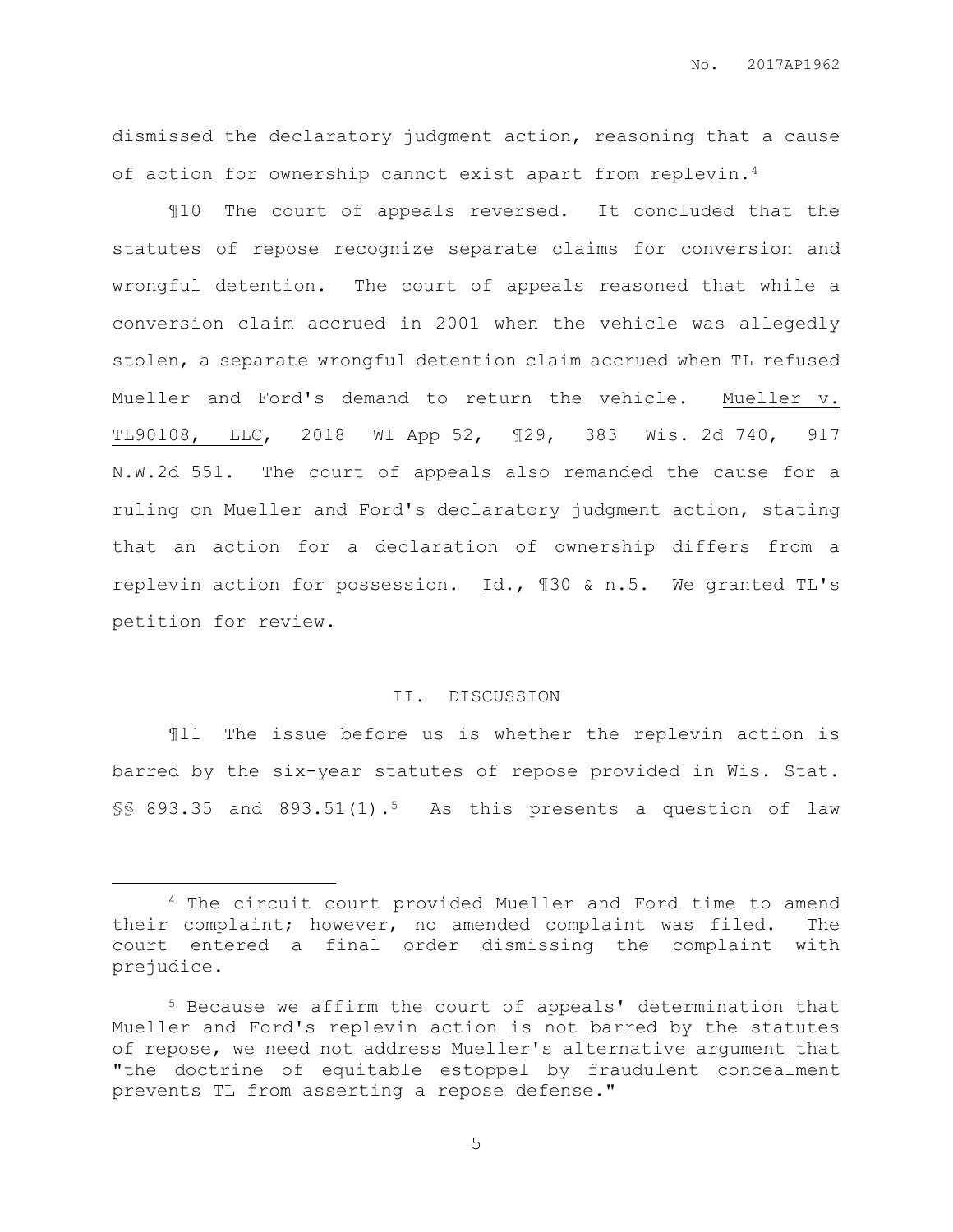arising from a motion to dismiss based on a question of statutory interpretation, our review is de novo. Doe 56 v. Mayo Clinic Health Sys.——Eau Claire Clinic, Inc., 2016 WI 48, ¶14, 369 Wis. 2d 351, 880 N.W.2d 681 (motion to dismiss reviewed de novo); State v. Pinder, 2018 WI 106, ¶23, 384 Wis. 2d 416, 919 N.W.2d 568 (statutory interpretation reviewed de novo).

#### A. Replevin and Repose

¶12 Replevin is an action for possession where the factual question that must be resolved is "which party is entitled to possession of the disputed property." Ford Motor Co. v. Lyons, 137 Wis. 2d 397, 468, 405 N.W.2d 354 (Ct. App. 1987). To succeed on a replevin claim, the court or jury must find:

(a) Whether the plaintiff is entitled to possession of the property involved.

 $\overline{a}$ 

Additionally, TL asks us to affirm the dismissal of the declaratory judgment action, in which Mueller and Ford seek a declaration that they "are the full and absolute owners of the Vehicle and entitled to its possession." TL's arguments in support of dismissing this claim rely principally on the premise that the statutes of repose bar Mueller and Ford's replevin action-a conclusion we reject, as explained below—and that a declaratory judgment cannot provide an additional pathway to relief. At this stage, breathing new life into Mueller and Ford's replevin action, we remand the claim for declaratory relief as well and express no opinion on its viability apart from replevin.

Ford separately argued that "wrongful taking" in Wis. Stat. § 893.35 does not include theft; that a plaintiff must know who took the property before the repose period provided in § 893.35 goes into effect; and that § 893.35, if it includes theft, must toll the limitation period as it is tolled in criminal theft proceedings. While we need not and therefore do not address Ford's first and third arguments, we reject Ford's second argument as explained below.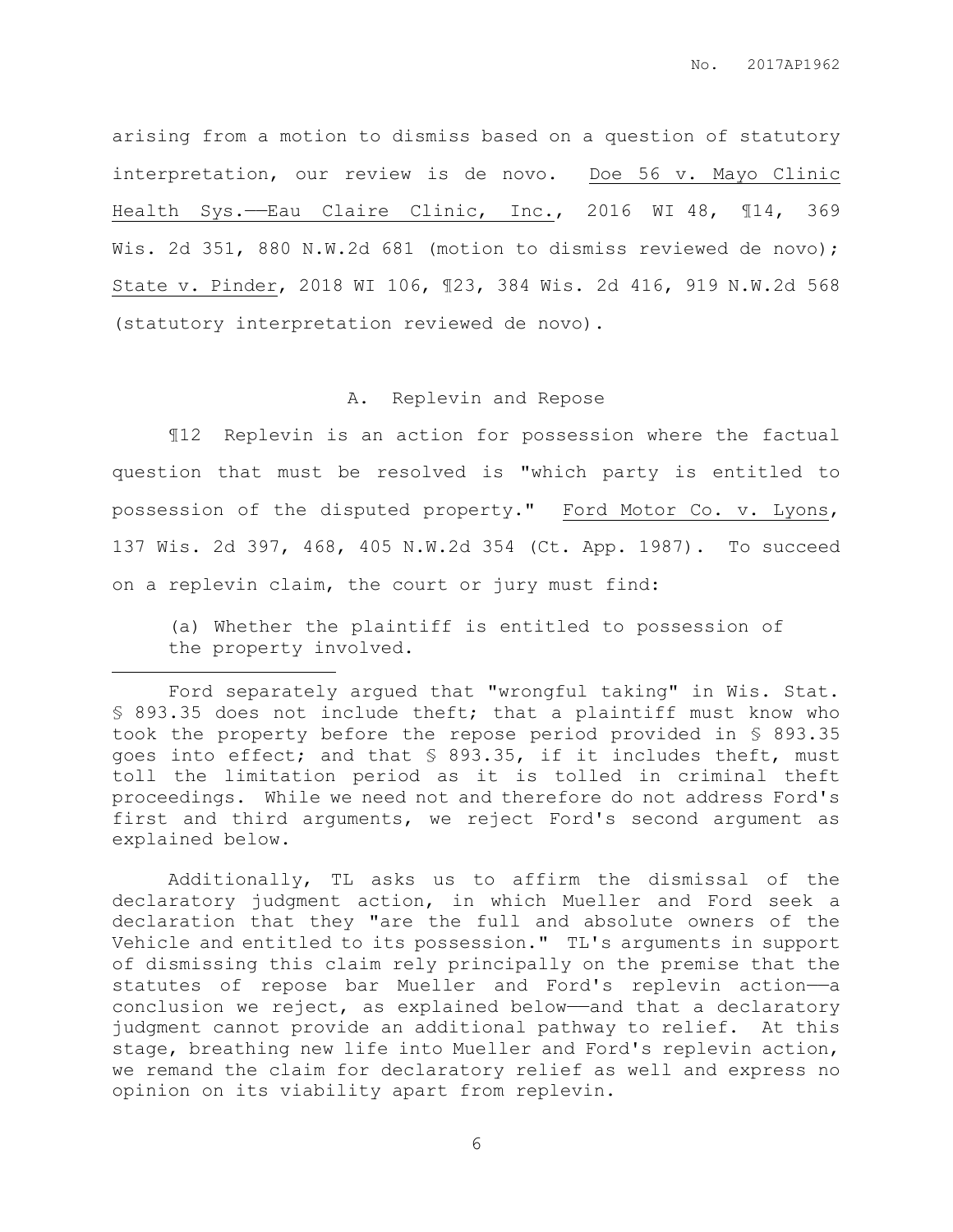(b) Whether the defendant unlawfully took or detained the property involved.

(c) The value of the property involved.

(d) The damages sustained by the successful party from any unlawful taking or unjust detention of the property to the time of the trial.

Wis. Stat. § 810.13(1). This statutory provision tracks the requirements for replevin at common law. See Eldred v. Oconto Co., 33 Wis. 133, 136 (1873) ("The verdict is as follows: 'The jury severally on their oaths do say, that they find for the plaintiff, that he is the owner and lawfully entitled to the possession of the property described in the complaint, that the value thereof is \$3,195.20, and that the plaintiff's damages for the unlawful detention thereof is \$301.31.'"). A party bringing an action for replevin, then, may recover not only possession of personal property, but also damages for its detention.

¶13 To that effect, the legislature has enacted two statutes of repose——one regarding recovering possession of the property and one with respect to damages. See Wis. Stat. § 893.35 ("action to recover personal property"); Wis. Stat. § 893.51(1) ("action to recover damages"). Mueller and Ford's complaint seeks both possession of the vehicle and damages for its wrongful detention, therefore we examine both §§ 893.35 and 893.51(1).<sup>6</sup>

 $\overline{a}$ 

<sup>6</sup> Wisconsin Stat. § 893.35 provides:

An action to recover personal property shall be commenced within 6 years after the cause of action accrues or be barred. The cause of action accrues at the time the wrongful taking or conversion occurs, or the wrongful detention begins. An action for damage for wrongful taking, conversion or detention of personal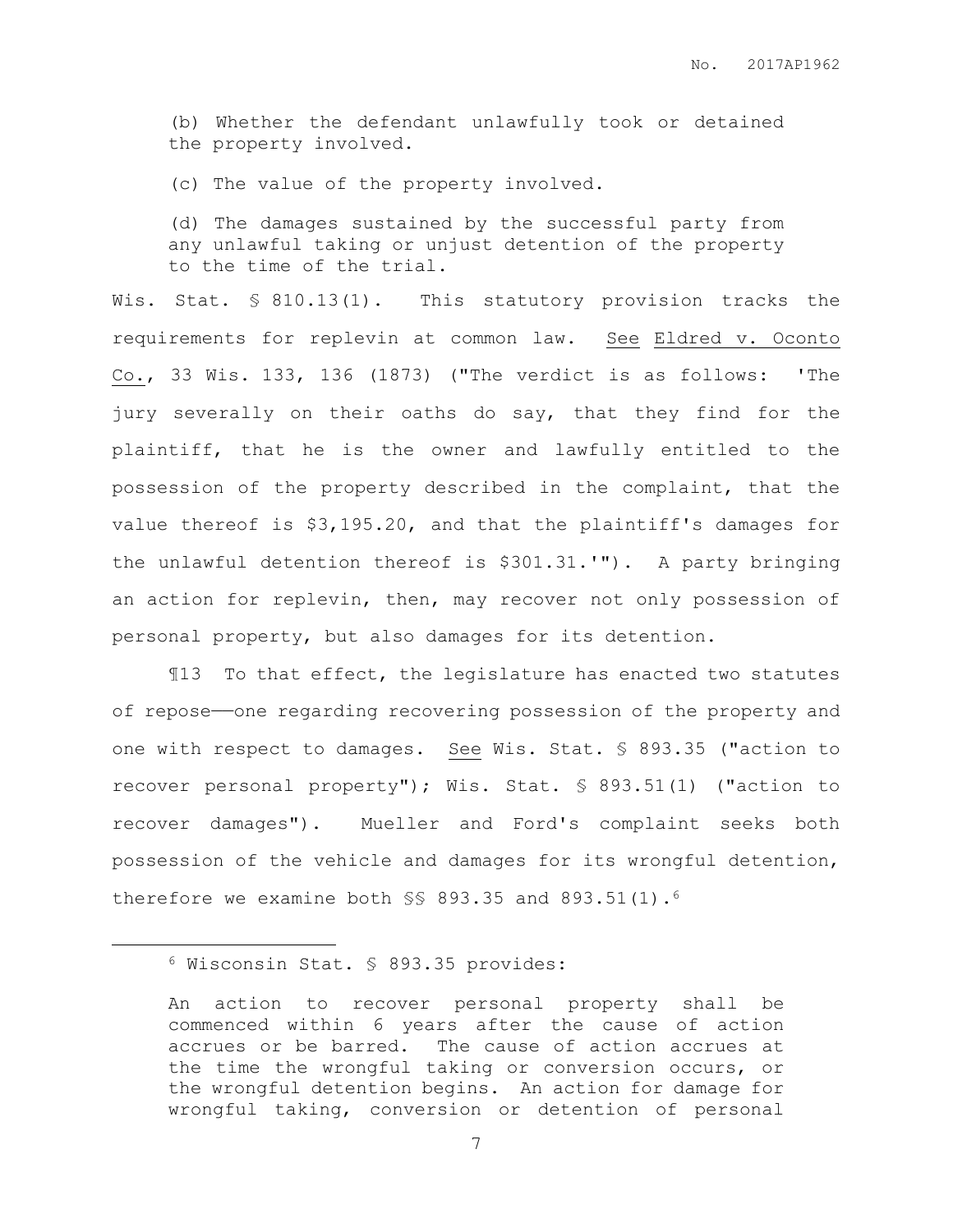¶14 Wisconsin Stat. § 893.35 governs when a cause of action for replevin seeking possession of personal property must be brought. It provides: "An action to recover personal property shall be commenced within 6 years after the cause of action accrues or be barred." § 893.35. Wisconsin Stat. § 893.51(1) governs an associated claim for damages: "an action to recover damages for the wrongful taking, conversion or detention of personal property shall be commenced within 6 years after the cause of action accrues or be barred." § 893.51(1). Both statutes continue: "The cause of action accrues at the time the wrongful taking or conversion occurs, or the wrongful detention begins." §§ 893.35, 893.51(1).

¶15 Thus, the two provisions impose a six-year limit starting from when (a) "the wrongful taking . . . occurs," (b) the "conversion occurs," or (c) "the wrongful detention begins." Wis. Stat. §§ 893.35, 893.51(1). It is plain from the text that each of these are different causes of action, and therefore each could have different dates from which the six-year clock starts to run. Notice also that the plain language links the onset of the six-

 $\overline{a}$ 

property shall be commenced within the time limited by [Wis. Stat. §] 893.51.

And Wis. Stat. § 893.51(1) provides:

Except as provided in sub. (2), an action to recover damages for the wrongful taking, conversion or detention of personal property shall be commenced within 6 years after the cause of action accrues or be barred. The cause of action accrues at the time the wrongful taking or conversion occurs, or the wrongful detention begins.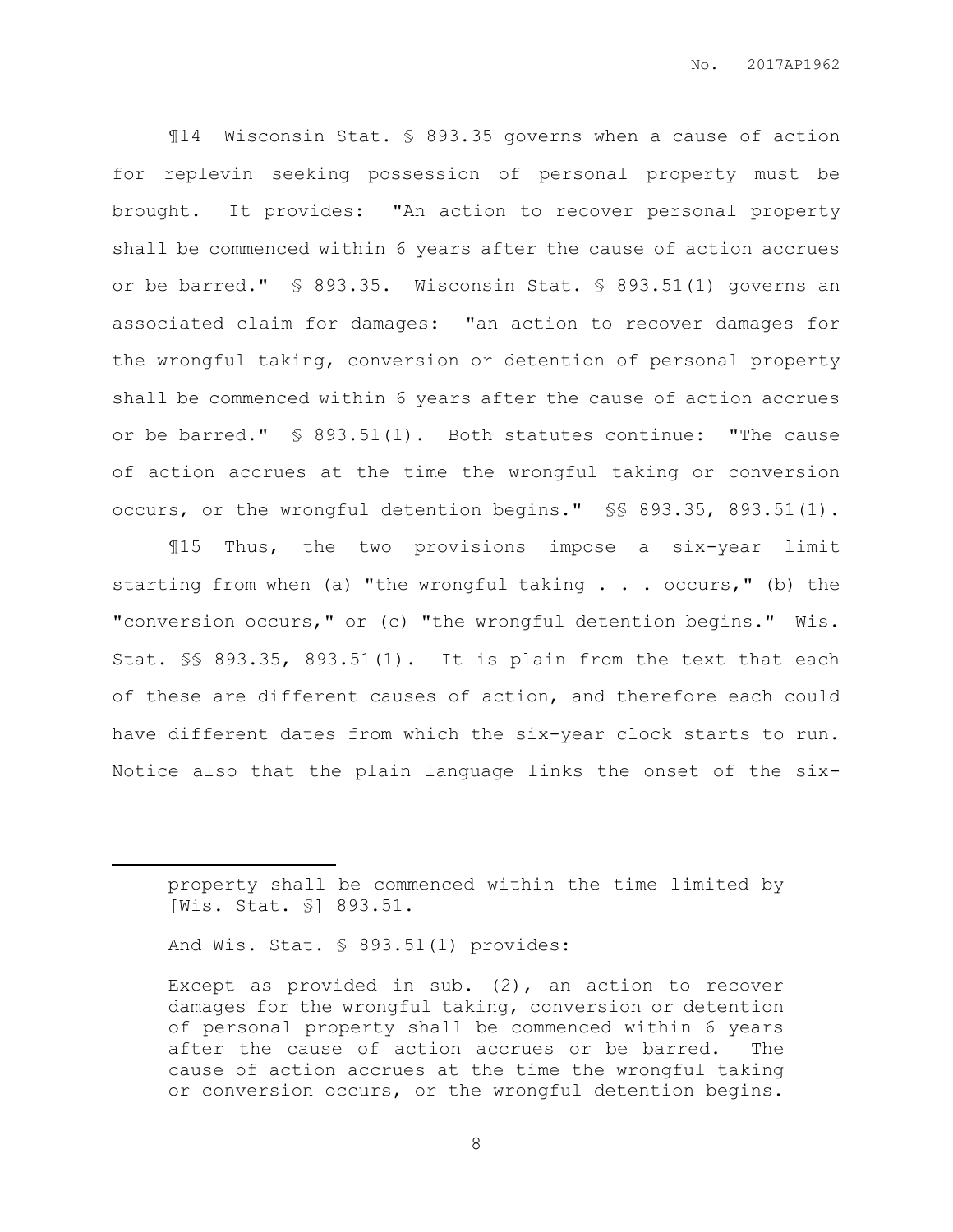No. 2017AP1962

year period to when the taking, conversion, or detention occurred; the claims are not tied to the property itself.

¶16 Wisconsin Stat. §§ 893.35 and 893.51(1) are properly described as statutes of repose, not statutes of limitation. A statute of repose "provides that a cause of action must be commenced within a specified amount of time after the defendant's action which allegedly led to injury, regardless of whether the plaintiff has discovered the injury or wrongdoing." Tomczak v. Bailey, 218 Wis. 2d 245, 252, 578 N.W.2d 166 (1998). Though similar, a statute of limitation focuses on the timeliness of an injured party's claim rather than the underlying act or omission. See Aicher ex rel. LaBarge v. Wis. Patients Comp. Fund, 2000 WI 98, ¶26, 237 Wis. 2d 99, 613 N.W.2d 849. Indeed, we previously called § 893.51(1) a statute of repose in Tomczak, and § 893.35 contains the same language. Tomczak, 218 Wis. 2d at 259-60. With regard to a wrongful detention claim, the statutes focus on when the wrongful detention begins, not when the property owner discovers or knows of the detention. This classification matters both because it is textually evident and because we explicitly disavowed application of the discovery rule to statutes of repose in Tomczak. Compare id. at 260, with Hansen v. A.H. Robins, Inc., 113 Wis. 2d 550, 560, 335 N.W.2d 578 (1983) (adopting a discovery rule for statutes of limitation not already governed by a statutory discovery rule under which tort claims are deemed to "accrue on the date the injury is discovered or with reasonable diligence should be discovered, whichever occurs first").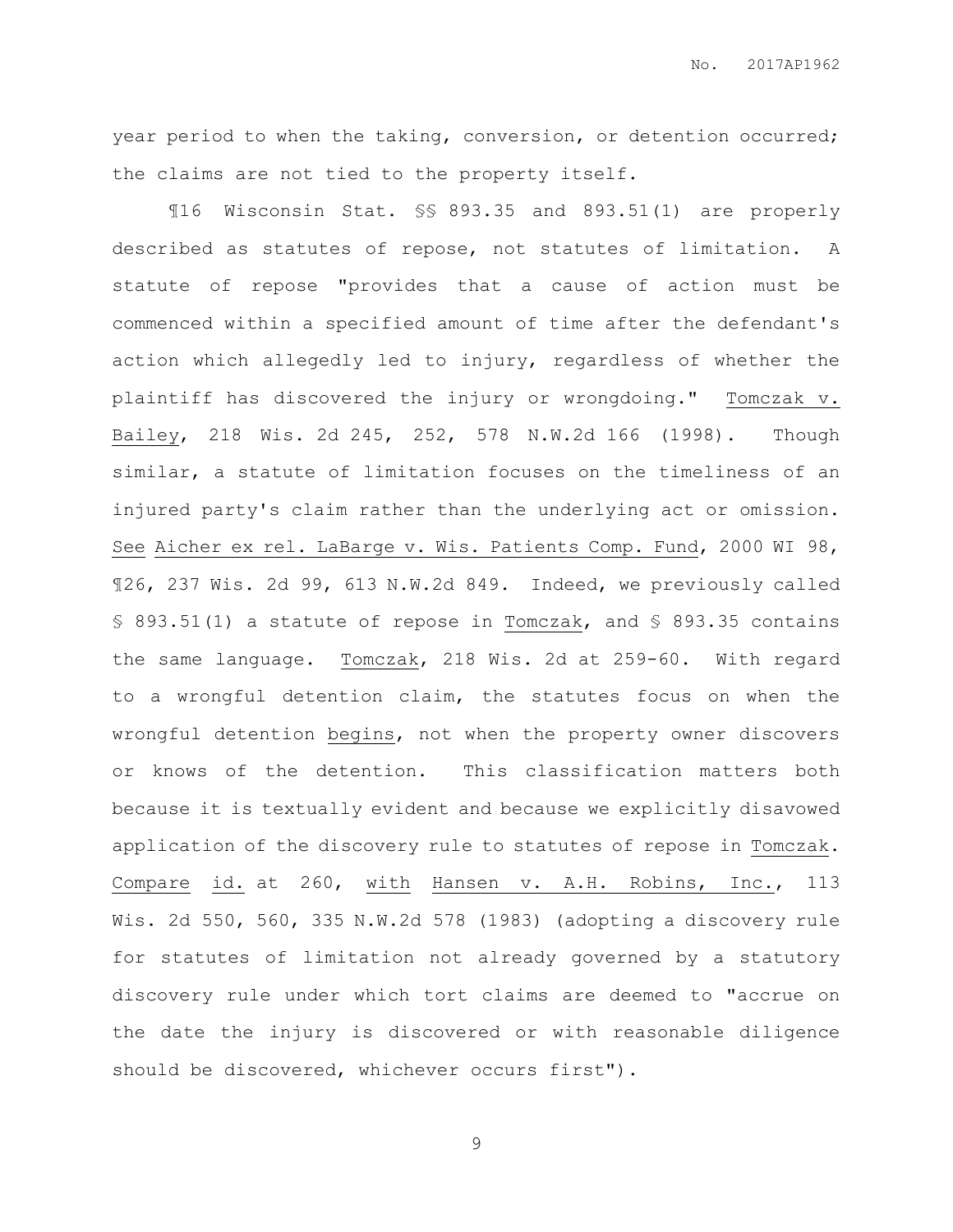# B. Replevin and Wrongful Detention

¶17 Everyone agrees that, based on the complaint, the vehicle was converted in 2001. The statutes of repose measure six years from when a conversion occurs, and thus, the opportunity to bring an action for possession and damages based on a conversion claim has long since passed. The question here, then, is whether an action based on wrongful detention is separately available, and if so, when that cause of action accrued.

¶18 TL asserts the only tort it can be liable for is conversion. The thrust of its argument is that once property is converted, the only claim that can be made regarding that property is conversion. Further, citing Tomczak, TL posits that any interpretation allowing the repose clock to restart following a transfer of originally converted property to another would effectively impose the very discovery rule this court barred from use in statutes of repose. Consistent with this theory, TL contends that a wrongful detention claim is available only when an initially lawful possession becomes unlawful by exceeding the owner's original authorization. Playing out the logic, TL states it could not possibly be wrongfully detaining the vehicle because it never obtained Mueller and Ford's permission to possess the vehicle in the first place. Mueller offers a different view. He maintains that wrongful detention occurs when a defendant detains property which the plaintiff is entitled to possess, and that demand and refusal are not always necessary to trigger such a claim.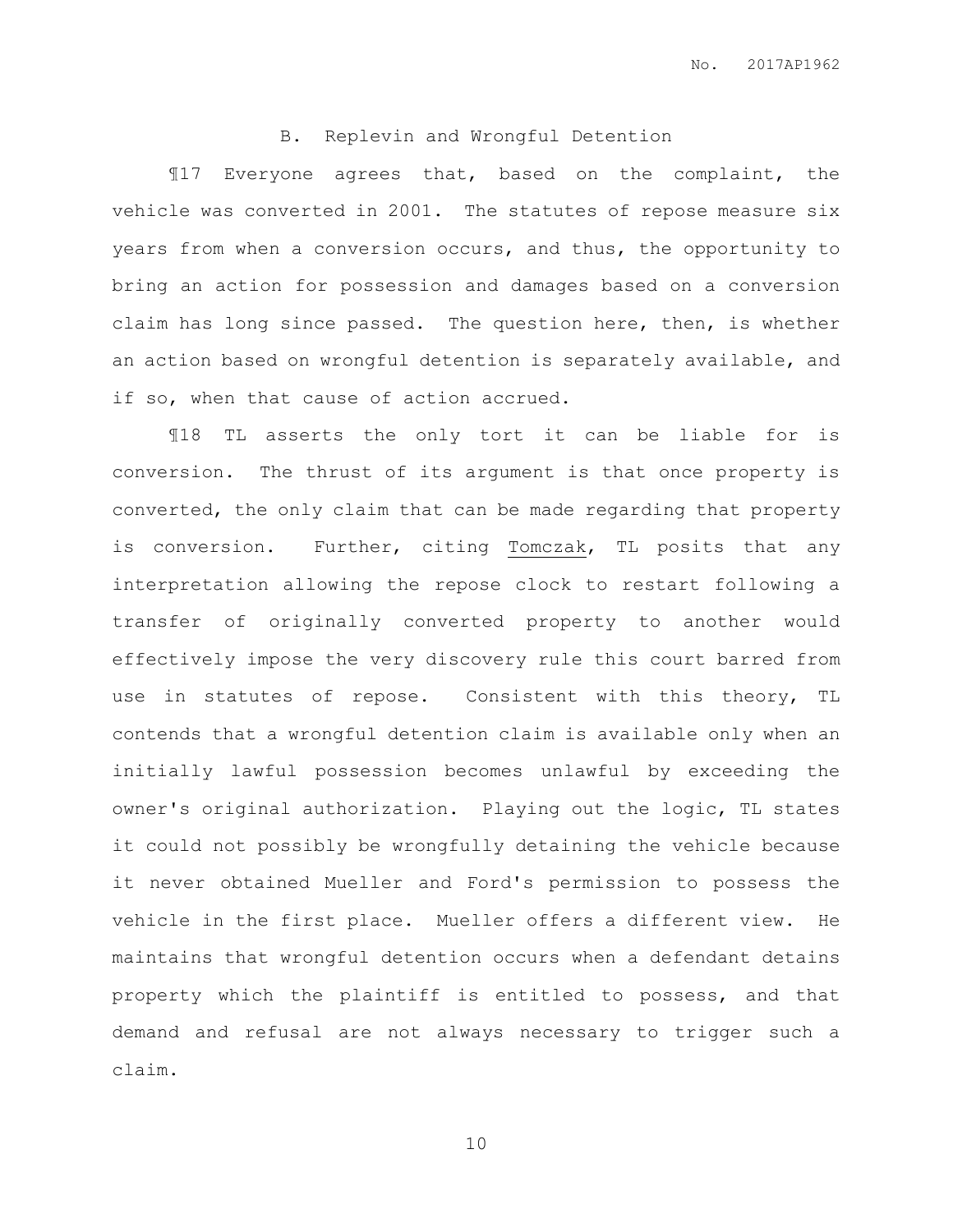¶19 Distilling all of this, the dispositive dispute between the parties hinges on the nature of a wrongful detention claim under the statutes of repose. The statutes themselves do not define the relevant terms. However, the statutory terms "conversion" and "wrongful detention" are technical phrases with specific and distinct meaning in our common law, and we therefore give them their accepted legal meaning. Wis. Stat. § 990.01(1) ("[T]echnical words and phrases and others that have a peculiar meaning in the law shall be construed according to such meaning."); State ex rel. Kalal v. Circuit Court for Dane Cty., 2004 WI 58, ¶45, 271 Wis. 2d 633, 681 N.W.2d 110 ("Statutory language is given its common, ordinary, and accepted meaning, except that technical or specially-defined words or phrases are given their technical or special definitional meaning."); see also Antonin Scalia & Bryan A. Garner, Reading Law: The Interpretation of Legal Texts 320 (2012) ("The age-old principle is that words undefined in a statute are to be interpreted and applied according to their common-law meanings."). While the parties spend considerable time citing treatises and delving into the common-law origins of a claim for wrongful detention, we believe the meaning of these statutory terms are best explained, and indeed controlled by, Wisconsin cases, not those of other jurisdictions or scholarly collections of foreign decisions.

¶20 Personal property is wrongfully detained when the defendant "detains property when by law the plaintiff is entitled to have it returned to him . . . . " Capitol Sand & Gravel Co. v. Waffenschmidt, 71 Wis. 2d 227, 232, 237 N.W.2d 745 (1976). While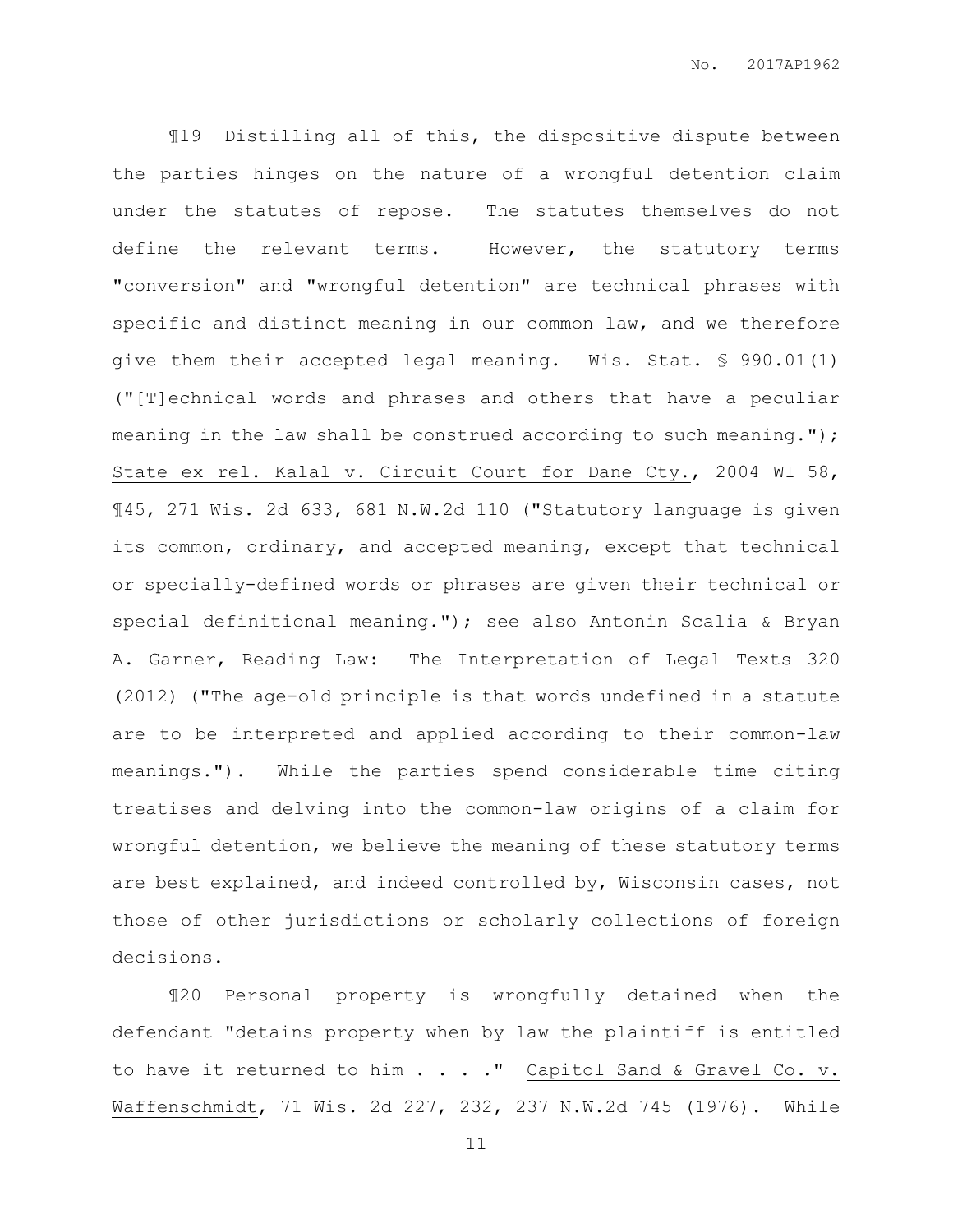a wrongful detention claim may arise when an initially lawful possession becomes unlawful by exceeding the owner's authorization7——the narrow definition TL embraces——our cases demonstrate that this is not the only factual scenario that gives rise to such a claim.

¶21 Eldred clearly demonstrates why TL's argument must fail, and why the reasoning underlying the court of appeals' otherwise correct decision must be modified. 33 Wis. 133. In Eldred, someone removed logs from the eventual plaintiff's land and sold the logs to a good faith purchaser. Id. at 139. The original log owner filed a replevin action against the log purchaser for "unlawful detention"8 of the logs. Id. at 139-40. This court was asked to address whether "a demand is necessary before an action to recover the logs can be maintained against the defendant." Id. We concluded the original log owner (i.e., the plaintiff) could maintain an "unlawful detention" claim because the defendant— though a good faith purchaser—possessed something that was not his. Id. at 141. No demand was necessary to trigger the claim. Id. ("[B]y proving a state of facts which renders a demand

<sup>7</sup> See, e.g., Durham v. Pekrul, 104 Wis. 2d 339, 311 N.W.2d 615 (1981).

 $\overline{a}$ 

<sup>8</sup> Our cases use the terms "unlawful detention" and "wrongful detention" interchangeably. See, e.g., Korb v. Schroedel, 93 Wis. 2d 207, 211, 214, 286 N.W.2d 589 (1980) (characterizing a circuit court's finding of "unlawful detention" as "wrongful detention"); Capitol Sand & Gravel Co. v. Waffenschmidt, 71 Wis. 2d 227, 231, 237 N.W.2d 745 (1976) (noting the jury was asked if "there had been wrongful or unlawful detention"); Ronge v. Dawson, 9 Wis. 222 (\*246) (1859) (using "wrongful detention" and "unlawful detention").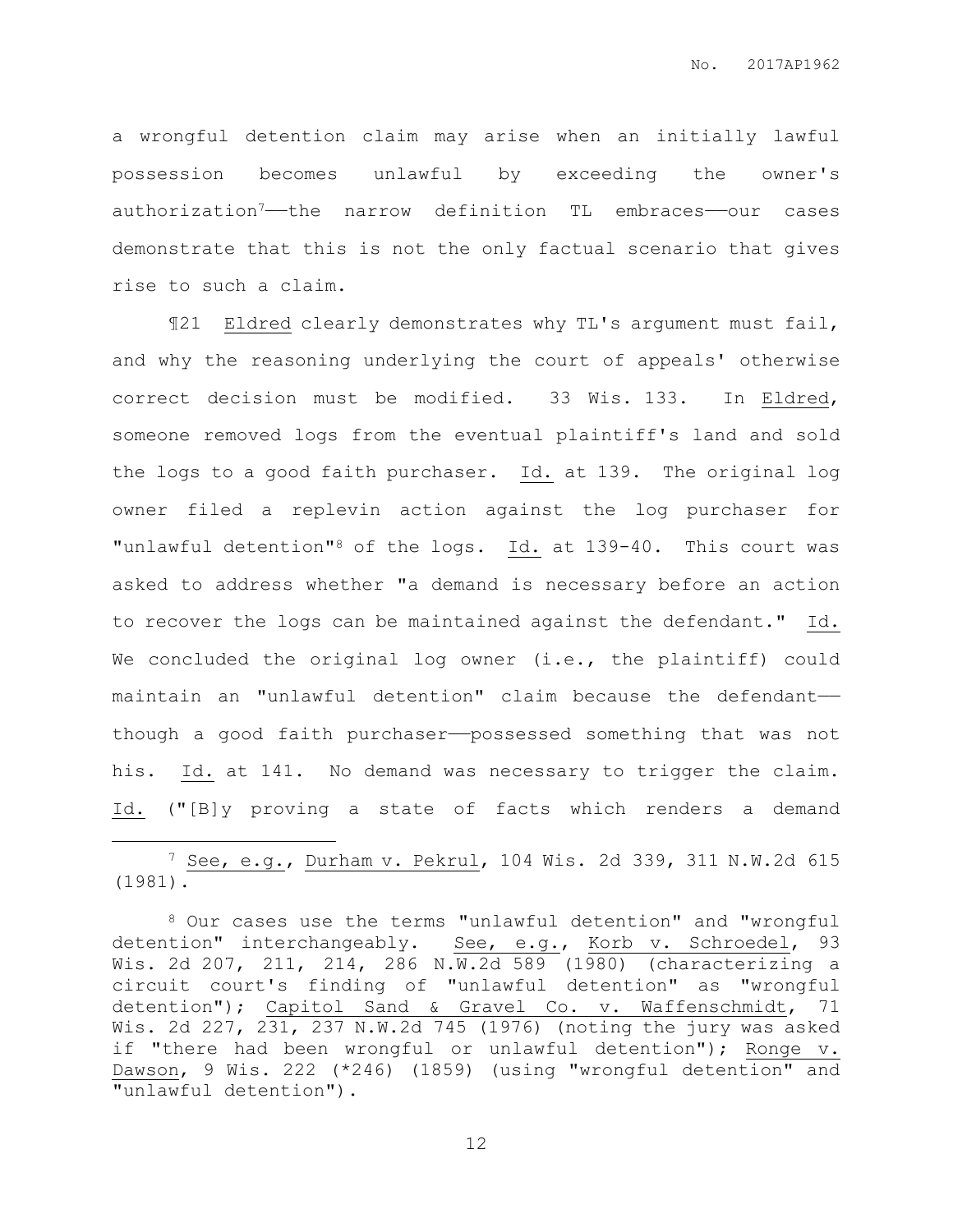unnecessary, he proves the gravamen of his action, to wit, the unlawful detention of the logs.").

¶22 Neither party asks us to overrule or modify Eldred, and applying it here defeats TL's repose argument. The import of Eldred is this: (1) a wrongful detention claim is separate from a conversion claim; (2) a wrongful detention claim may arise against a possessor of previously converted or wrongfully taken property;<sup>9</sup> and (3) in situations with analogous facts, a wrongful detention claim is available and accrues at the time the property is obtained—no demand is necessary.<sup>10</sup> This is Wisconsin's common law heritage, and is therefore appropriately incorporated into our interpretation of "wrongful detention" in Wis. Stat. §§ 893.35 and 893.51(1).

¶23 Applying these principles, we hold that a "wrongful detention" in Wis. Stat. §§ 893.35 and 893.51(1) may arise against a possessor of previously converted property as in Eldred.

 $\overline{a}$ 

<sup>9</sup> Our cases also stand for the proposition that a third-party purchaser may be liable for conversion if the purchaser knows the property has been stolen. See Smith v. Briggs, 64 Wis. 497, 499, 25 N.W. 558 (1885). Remembering that it is the allegations in the complaint that establish the operative facts on a motion to dismiss, Mueller and Ford have not alleged TL knew that the property was stolen, rendering the holding of Smith inapplicable here. Moreover, nothing in Smith stands for the proposition that a wrongful detention claim is precluded; it simply establishes that a claim for conversion is an available option under its facts.

<sup>&</sup>lt;sup>10</sup> In other factual scenarios not relevant here, demand may trigger the accrual of a wrongful detention claim. See Capitol Sand, 71 Wis. 2d at 231-32 (noting a demand may trigger a wrongful detention claim where the initially lawful possession becomes unlawful by exceeding the owner's authorization).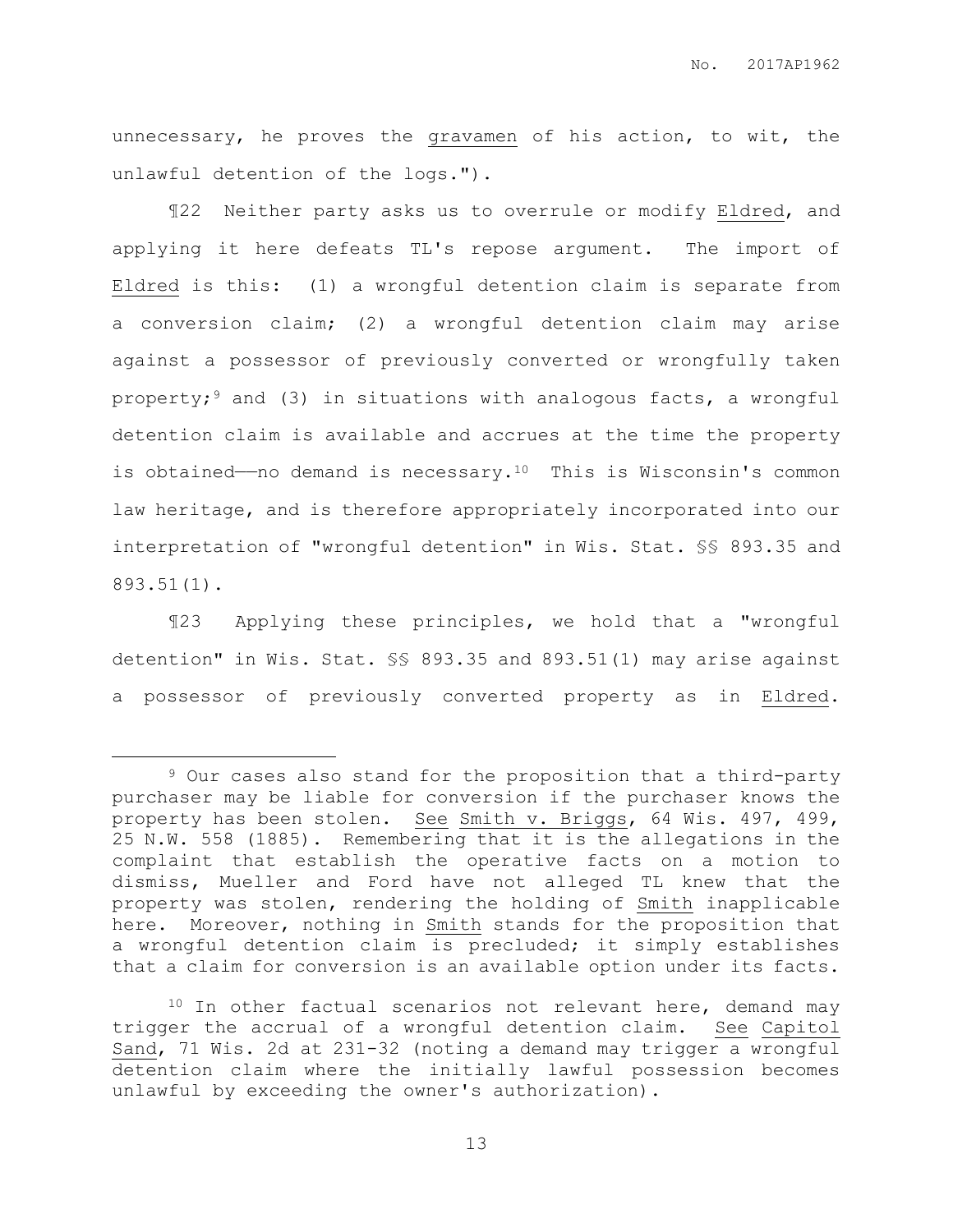Therefore, Mueller and Ford may maintain a cause of action for replevin based on a claim of wrongful detention against TL.

¶24 The court of appeals agreed, but concluded the wrongful detention began when TL denied Mueller and Ford's demand for return of the vehicle. Mueller, 383 Wis. 2d 740, ¶29. The court of appeals' conclusion is incorrect for at least two reasons. First, we agree with TL that this determination in effect imposes a sort of discovery rule on Wis. Stat. §§ 893.35 and 893.51(1), standing at direct odds with this court's explicit prohibition against doing just that. Tomczak, 218 Wis. 2d at 260. Allowing the cause of action to accrue at the time of demand could open the door to manipulation by a plaintiff who may choose when to make a demand based on a potential deadline, providing less certainty to property owners. Second, and more to the point, under Eldred, neither a demand nor its refusal is necessarily required to initiate a replevin action based on wrongful detention. 33 Wis. at 141. Rather, the wrongful detention claim under the facts alleged here accrued at the time TL obtained possession of the vehicle.

¶25 Applying Eldred and the plain language of Wis. Stat. §§ 893.35 and 893.51(1) to the facts of this case, Mueller and Ford may maintain a cause of action for replevin based on TL's alleged wrongful detention of the vehicle. TL's wrongful detention began at the time it acquired the vehicle in 2015, not when Mueller and Ford issued a demand for its return. For these reasons, Mueller and Ford's replevin action was brought within the six-year repose period provided by §§ 893.35 and 893.51(1), and the order dismissing the complaint on these grounds must be reversed.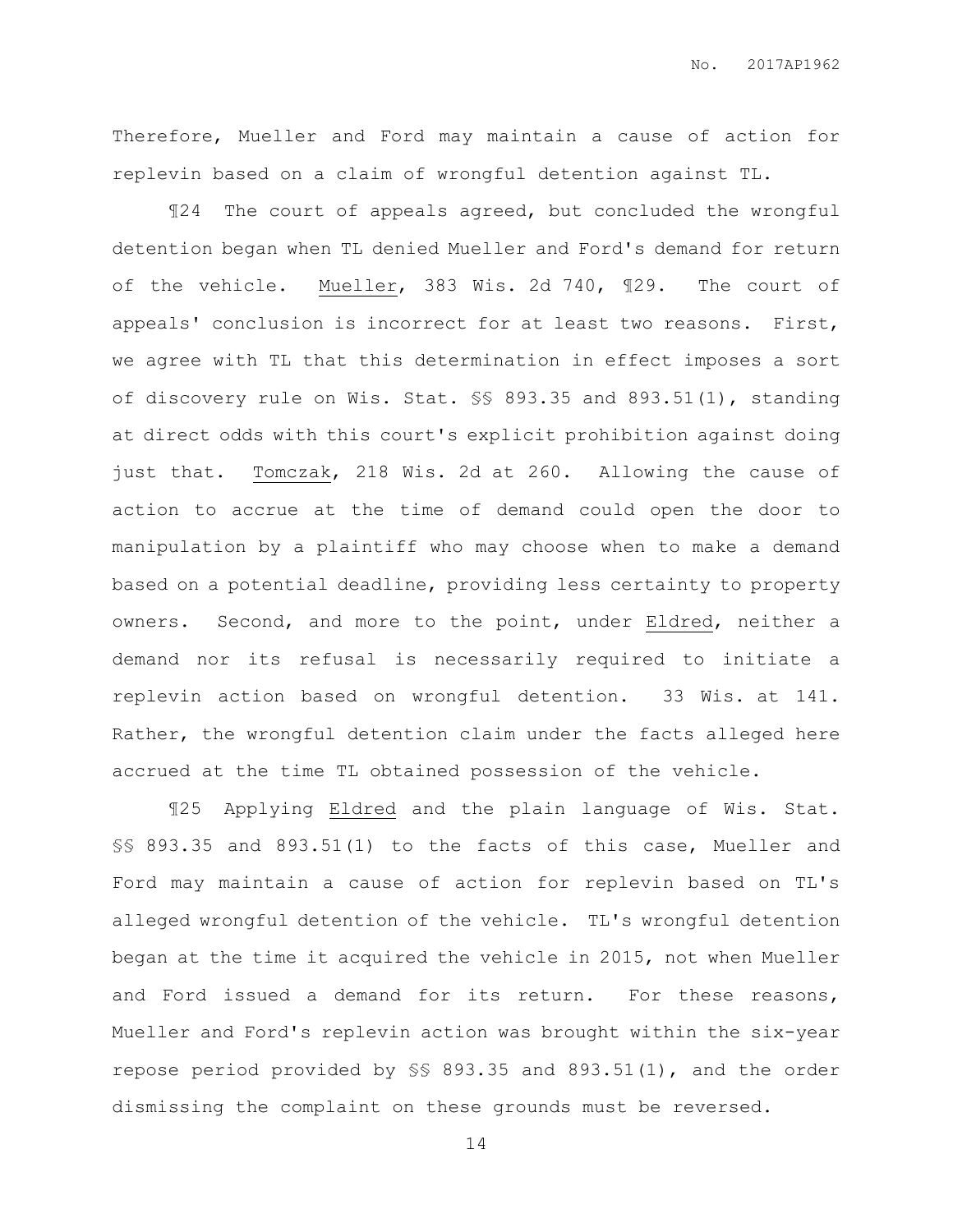## III. CONCLUSION

¶26 We agree with the court of appeals that Mueller and Ford's complaint is not barred by the six-year statutes of repose, but modify its reasoning because TL's wrongful detention began when TL obtained the vehicle——not when Mueller and Ford demanded its return. On this basis, we affirm the decision of the court of appeals reversing the circuit court's dismissal of the complaint.

*By the Court.*—The decision of the court of appeals is modified, and affirmed as modified, and the cause is remanded to the circuit court for further proceedings consistent with this opinion.

¶27 REBECCA FRANK DALLET, J., did not participate.